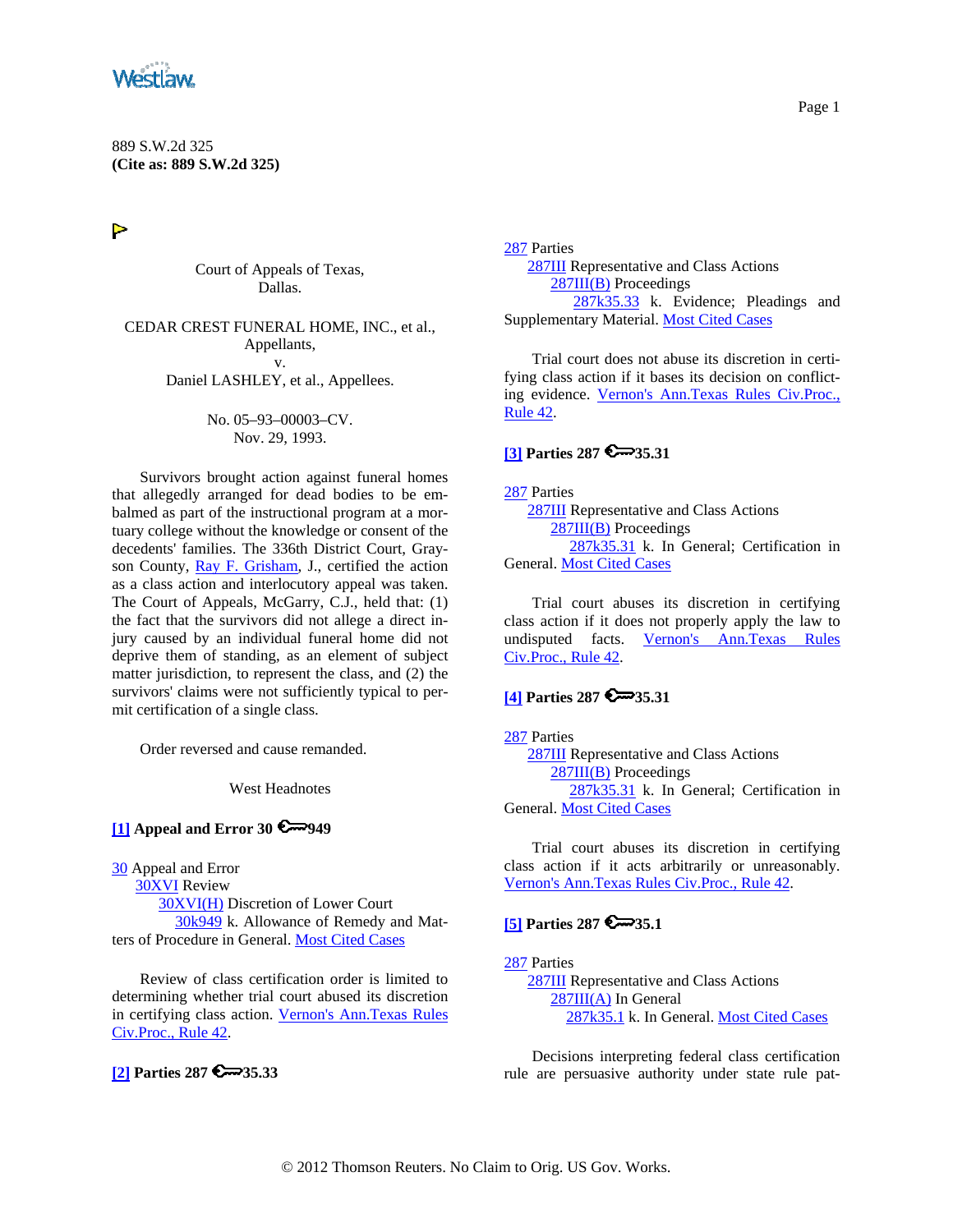<span id="page-1-0"></span>terned on federal rule. Fed.Rules Civ.Proc.Rule 23, [28 U.S.C.A](http://www.westlaw.com/Find/Default.wl?rs=dfa1.0&vr=2.0&DB=1004365&DocName=USFRCPR23&FindType=L).; [Vernon's Ann.Texas Rules Civ.Proc.,](http://www.westlaw.com/Find/Default.wl?rs=dfa1.0&vr=2.0&DB=1005302&DocName=TXRRCPR42&FindType=L)  [Rule 42](http://www.westlaw.com/Find/Default.wl?rs=dfa1.0&vr=2.0&DB=1005302&DocName=TXRRCPR42&FindType=L).

# $[6]$  **Action 13**  $\bigotimes$  13

[13](http://www.westlaw.com/KeyNumber/Default.wl?rs=dfa1.0&vr=2.0&CMD=KEY&DocName=13) Action

 [13I](http://www.westlaw.com/KeyNumber/Default.wl?rs=dfa1.0&vr=2.0&CMD=KEY&DocName=13I) Grounds and Conditions Precedent [13k13](http://www.westlaw.com/KeyNumber/Default.wl?rs=dfa1.0&vr=2.0&CMD=KEY&DocName=13k13) k. Persons Entitled to Sue. [Most Cited](http://www.westlaw.com/Digest/Default.wl?rs=dfa1.0&vr=2.0&CMD=MCC&DocName=13k13)  [Cases](http://www.westlaw.com/Digest/Default.wl?rs=dfa1.0&vr=2.0&CMD=MCC&DocName=13k13)

#### Appeal and Error 30 **6** 174

[30](http://www.westlaw.com/KeyNumber/Default.wl?rs=dfa1.0&vr=2.0&CMD=KEY&DocName=30) Appeal and Error

 [30V](http://www.westlaw.com/KeyNumber/Default.wl?rs=dfa1.0&vr=2.0&CMD=KEY&DocName=30V) Presentation and Reservation in Lower Court of Grounds of Review

 [30V\(A\)](http://www.westlaw.com/KeyNumber/Default.wl?rs=dfa1.0&vr=2.0&CMD=KEY&DocName=30V%28A%29) Issues and Questions in Lower Court [30k174](http://www.westlaw.com/KeyNumber/Default.wl?rs=dfa1.0&vr=2.0&CMD=KEY&DocName=30k174) k. Capacity or Right to Sue or Defend. [Most Cited Cases](http://www.westlaw.com/Digest/Default.wl?rs=dfa1.0&vr=2.0&CMD=MCC&DocName=30k174)

Standing is component of subject matter jurisdiction and may be raised by either party or by court on appeal.

# **[7] Action 13**  $\approx$  13

[13](http://www.westlaw.com/KeyNumber/Default.wl?rs=dfa1.0&vr=2.0&CMD=KEY&DocName=13) Action

 [13I](http://www.westlaw.com/KeyNumber/Default.wl?rs=dfa1.0&vr=2.0&CMD=KEY&DocName=13I) Grounds and Conditions Precedent [13k13](http://www.westlaw.com/KeyNumber/Default.wl?rs=dfa1.0&vr=2.0&CMD=KEY&DocName=13k13) k. Persons Entitled to Sue. [Most Cited](http://www.westlaw.com/Digest/Default.wl?rs=dfa1.0&vr=2.0&CMD=MCC&DocName=13k13)  **[Cases](http://www.westlaw.com/Digest/Default.wl?rs=dfa1.0&vr=2.0&CMD=MCC&DocName=13k13)** 

In nonclass actions, standing to sue consists of some interest peculiar to the person individually and not as member of general public.

## **[8] Action 13**  $\approx$  **13**

[13](http://www.westlaw.com/KeyNumber/Default.wl?rs=dfa1.0&vr=2.0&CMD=KEY&DocName=13) Action

 [13I](http://www.westlaw.com/KeyNumber/Default.wl?rs=dfa1.0&vr=2.0&CMD=KEY&DocName=13I) Grounds and Conditions Precedent [13k13](http://www.westlaw.com/KeyNumber/Default.wl?rs=dfa1.0&vr=2.0&CMD=KEY&DocName=13k13) k. Persons Entitled to Sue. [Most Cited](http://www.westlaw.com/Digest/Default.wl?rs=dfa1.0&vr=2.0&CMD=MCC&DocName=13k13)  **[Cases](http://www.westlaw.com/Digest/Default.wl?rs=dfa1.0&vr=2.0&CMD=MCC&DocName=13k13)** 

Person has standing to sue in nonclass action if he has sustained, or is immediately in danger of sustaining, some direct injury as result of wrongful act of which he complains, if direct relationship exists between alleged injury and claim, if he has personal stake in controversy, if challenged action has caused plaintiff some injury in fact, whether economic, recreational, environmental, or otherwise, or if he is appropriate party to assert public's interest, as well as his own, in the matter.

# **[\[9\]](#page-5-0) Parties 287 35.13**

[287](http://www.westlaw.com/KeyNumber/Default.wl?rs=dfa1.0&vr=2.0&CMD=KEY&DocName=287) Parties [287III](http://www.westlaw.com/KeyNumber/Default.wl?rs=dfa1.0&vr=2.0&CMD=KEY&DocName=287III) Representative and Class Actions [287III\(A\)](http://www.westlaw.com/KeyNumber/Default.wl?rs=dfa1.0&vr=2.0&CMD=KEY&DocName=287III%28A%29) In General [287k35.13](http://www.westlaw.com/KeyNumber/Default.wl?rs=dfa1.0&vr=2.0&CMD=KEY&DocName=287k35.13) k. Representation of Class; Typicality. [Most Cited Cases](http://www.westlaw.com/Digest/Default.wl?rs=dfa1.0&vr=2.0&CMD=MCC&DocName=287k35.13)

In class actions, class itself is real party in interest and named plaintiff's standing to sue in form of direct injury is less compelling on jurisdictional grounds. [Vernon's Ann.Texas Rules Civ.Proc., Rule](http://www.westlaw.com/Find/Default.wl?rs=dfa1.0&vr=2.0&DB=1005302&DocName=TXRRCPR42&FindType=L)  [42](http://www.westlaw.com/Find/Default.wl?rs=dfa1.0&vr=2.0&DB=1005302&DocName=TXRRCPR42&FindType=L).

# **[\[10\]](#page-5-0) Parties 287 35.13**

[287](http://www.westlaw.com/KeyNumber/Default.wl?rs=dfa1.0&vr=2.0&CMD=KEY&DocName=287) Parties

 [287III](http://www.westlaw.com/KeyNumber/Default.wl?rs=dfa1.0&vr=2.0&CMD=KEY&DocName=287III) Representative and Class Actions [287III\(A\)](http://www.westlaw.com/KeyNumber/Default.wl?rs=dfa1.0&vr=2.0&CMD=KEY&DocName=287III%28A%29) In General [287k35.13](http://www.westlaw.com/KeyNumber/Default.wl?rs=dfa1.0&vr=2.0&CMD=KEY&DocName=287k35.13) k. Representation of Class; Typicality. [Most Cited Cases](http://www.westlaw.com/Digest/Default.wl?rs=dfa1.0&vr=2.0&CMD=MCC&DocName=287k35.13)

If unnamed members of class satisfy requirements of standing, real controversy exists between class and defendant, even if named class representative does not have personal stake in form of direct injury. [Vernon's Ann.Texas Rules Civ.Proc., Rule 42.](http://www.westlaw.com/Find/Default.wl?rs=dfa1.0&vr=2.0&DB=1005302&DocName=TXRRCPR42&FindType=L)

## **[\[11\]](#page-5-0) Parties 287 35.13**

[287](http://www.westlaw.com/KeyNumber/Default.wl?rs=dfa1.0&vr=2.0&CMD=KEY&DocName=287) Parties [287III](http://www.westlaw.com/KeyNumber/Default.wl?rs=dfa1.0&vr=2.0&CMD=KEY&DocName=287III) Representative and Class Actions [287III\(A\)](http://www.westlaw.com/KeyNumber/Default.wl?rs=dfa1.0&vr=2.0&CMD=KEY&DocName=287III%28A%29) In General [287k35.13](http://www.westlaw.com/KeyNumber/Default.wl?rs=dfa1.0&vr=2.0&CMD=KEY&DocName=287k35.13) k. Representation of Class; Typicality. [Most Cited Cases](http://www.westlaw.com/Digest/Default.wl?rs=dfa1.0&vr=2.0&CMD=MCC&DocName=287k35.13)

Jurisdictional standing requirements imposed on class representatives should be no more onerous than those imposed in representatives such as fiduciaries, trustees, or next friends; stake of person or entity represented determines standing. [Vernon's Ann.Texas](http://www.westlaw.com/Find/Default.wl?rs=dfa1.0&vr=2.0&DB=1005302&DocName=TXRRCPR42&FindType=L)  [Rules Civ.Proc., Rule 42](http://www.westlaw.com/Find/Default.wl?rs=dfa1.0&vr=2.0&DB=1005302&DocName=TXRRCPR42&FindType=L).

**[\[12\]](#page-6-0) Parties 287 35.13**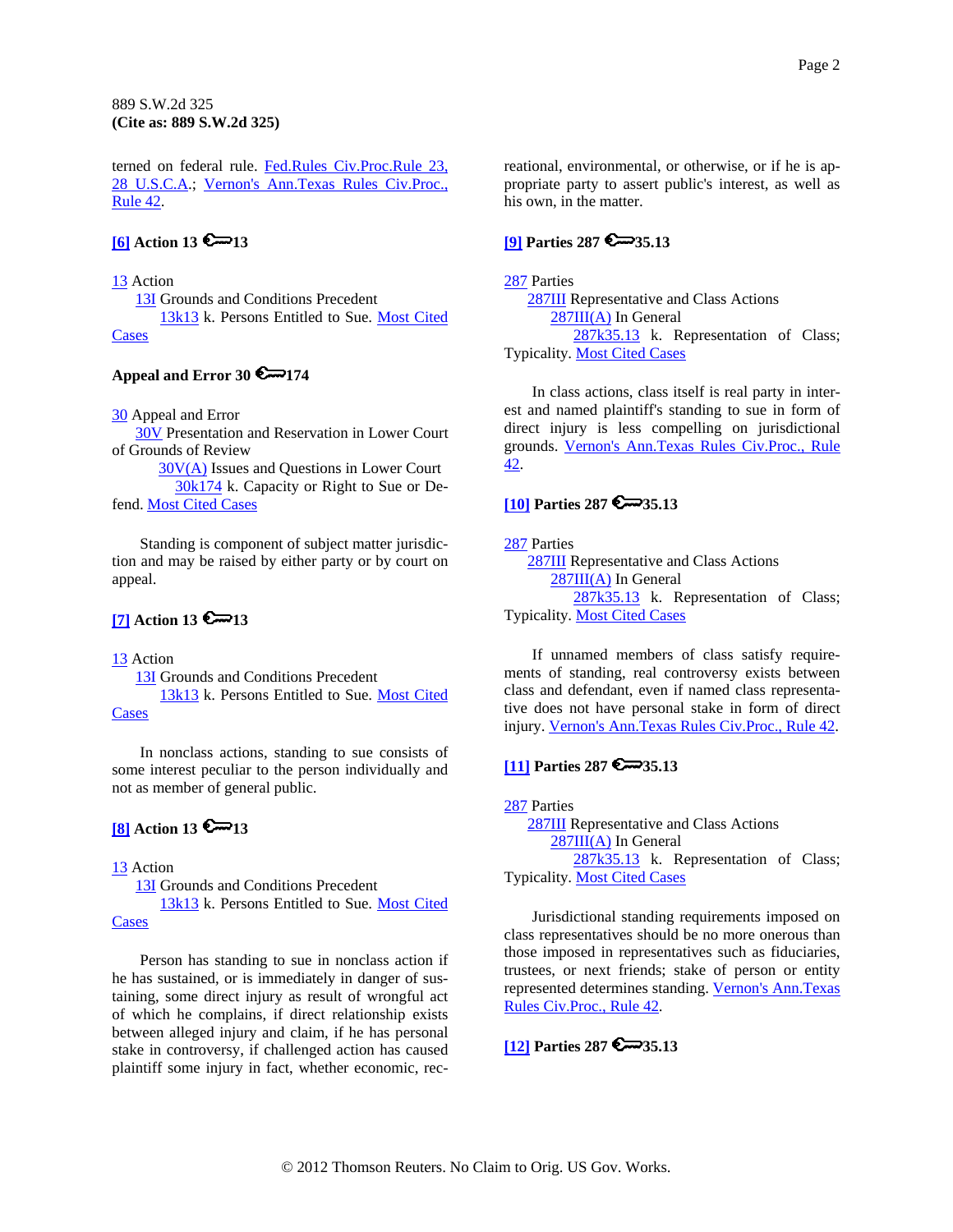<span id="page-2-0"></span>[287](http://www.westlaw.com/KeyNumber/Default.wl?rs=dfa1.0&vr=2.0&CMD=KEY&DocName=287) Parties [287III](http://www.westlaw.com/KeyNumber/Default.wl?rs=dfa1.0&vr=2.0&CMD=KEY&DocName=287III) Representative and Class Actions [287III\(A\)](http://www.westlaw.com/KeyNumber/Default.wl?rs=dfa1.0&vr=2.0&CMD=KEY&DocName=287III%28A%29) In General [287k35.13](http://www.westlaw.com/KeyNumber/Default.wl?rs=dfa1.0&vr=2.0&CMD=KEY&DocName=287k35.13) k. Representation of Class; Typicality. [Most Cited Cases](http://www.westlaw.com/Digest/Default.wl?rs=dfa1.0&vr=2.0&CMD=MCC&DocName=287k35.13)

Before plaintiff may establish his competency to represent class, he must meet threshold requirement of standing to bring action; if purported class representative fails to establish litigable controversy, he may not obtain relief on behalf of himself or any member of class. [Vernon's Ann.Texas Rules](http://www.westlaw.com/Find/Default.wl?rs=dfa1.0&vr=2.0&DB=1005302&DocName=TXRRCPR42&FindType=L)  [Civ.Proc., Rule 42](http://www.westlaw.com/Find/Default.wl?rs=dfa1.0&vr=2.0&DB=1005302&DocName=TXRRCPR42&FindType=L).

### **[\[13\]](#page-6-0) Action 13**  $\approx$  **13**

#### [13](http://www.westlaw.com/KeyNumber/Default.wl?rs=dfa1.0&vr=2.0&CMD=KEY&DocName=13) Action

 [13I](http://www.westlaw.com/KeyNumber/Default.wl?rs=dfa1.0&vr=2.0&CMD=KEY&DocName=13I) Grounds and Conditions Precedent [13k13](http://www.westlaw.com/KeyNumber/Default.wl?rs=dfa1.0&vr=2.0&CMD=KEY&DocName=13k13) k. Persons Entitled to Sue. [Most Cited](http://www.westlaw.com/Digest/Default.wl?rs=dfa1.0&vr=2.0&CMD=MCC&DocName=13k13)  [Cases](http://www.westlaw.com/Digest/Default.wl?rs=dfa1.0&vr=2.0&CMD=MCC&DocName=13k13)

Plaintiffs' standing is considered under same standard used to review subject matter jurisdiction generally, which requires plaintiffs to allege facts that affirmatively demonstrate court's jurisdiction to hear case.

# **[\[14\]](#page-6-0) Action 13 6**<sup>13</sup>

#### [13](http://www.westlaw.com/KeyNumber/Default.wl?rs=dfa1.0&vr=2.0&CMD=KEY&DocName=13) Action

 [13I](http://www.westlaw.com/KeyNumber/Default.wl?rs=dfa1.0&vr=2.0&CMD=KEY&DocName=13I) Grounds and Conditions Precedent [13k13](http://www.westlaw.com/KeyNumber/Default.wl?rs=dfa1.0&vr=2.0&CMD=KEY&DocName=13k13) k. Persons Entitled to Sue. Most Cited

**[Cases](http://www.westlaw.com/Digest/Default.wl?rs=dfa1.0&vr=2.0&CMD=MCC&DocName=13k13)** 

Pleadings are construed in plaintiffs' favor, and viewed with eye to plaintiffs' intent, to determine if plaintiffs have standing.

## **[\[15\]](#page-6-0) Pretrial Procedure 307A 556.1**

[307A](http://www.westlaw.com/KeyNumber/Default.wl?rs=dfa1.0&vr=2.0&CMD=KEY&DocName=307A) Pretrial Procedure [307AIII](http://www.westlaw.com/KeyNumber/Default.wl?rs=dfa1.0&vr=2.0&CMD=KEY&DocName=307AIII) Dismissal [307AIII\(B\)](http://www.westlaw.com/KeyNumber/Default.wl?rs=dfa1.0&vr=2.0&CMD=KEY&DocName=307AIII%28B%29) Involuntary Dismissal [307AIII\(B\)2](http://www.westlaw.com/KeyNumber/Default.wl?rs=dfa1.0&vr=2.0&CMD=KEY&DocName=307AIII%28B%292) Grounds in General [307Ak556](http://www.westlaw.com/KeyNumber/Default.wl?rs=dfa1.0&vr=2.0&CMD=KEY&DocName=307Ak556) Parties, Defects as to [307Ak556.1](http://www.westlaw.com/KeyNumber/Default.wl?rs=dfa1.0&vr=2.0&CMD=KEY&DocName=307Ak556.1) k. In General. [Most](http://www.westlaw.com/Digest/Default.wl?rs=dfa1.0&vr=2.0&CMD=MCC&DocName=307Ak556.1) 

### [Cited Cases](http://www.westlaw.com/Digest/Default.wl?rs=dfa1.0&vr=2.0&CMD=MCC&DocName=307Ak556.1)

If plaintiffs lack standing, trial court has no jurisdiction over merits of claim and entire cause must be dismissed.

### **[\[16\]](#page-6-0) Parties 287 35.61**

### [287](http://www.westlaw.com/KeyNumber/Default.wl?rs=dfa1.0&vr=2.0&CMD=KEY&DocName=287) Parties [287III](http://www.westlaw.com/KeyNumber/Default.wl?rs=dfa1.0&vr=2.0&CMD=KEY&DocName=287III) Representative and Class Actions [287III\(C\)](http://www.westlaw.com/KeyNumber/Default.wl?rs=dfa1.0&vr=2.0&CMD=KEY&DocName=287III%28C%29) Particular Classes Represented [287k35.61](http://www.westlaw.com/KeyNumber/Default.wl?rs=dfa1.0&vr=2.0&CMD=KEY&DocName=287k35.61) k. In General. [Most Cited Cases](http://www.westlaw.com/Digest/Default.wl?rs=dfa1.0&vr=2.0&CMD=MCC&DocName=287k35.61)

Survivors alleged that they suffered direct injuries when funeral homes allegedly arranged for dead bodies to be embalmed as part of instructional program at mortuary college, without knowledge or consent of decedents' families, and, thus, survivors had standing to sue funeral homes in their individual capacities.

# **[\[17\]](#page-6-0) Parties 287 35.61**

### [287](http://www.westlaw.com/KeyNumber/Default.wl?rs=dfa1.0&vr=2.0&CMD=KEY&DocName=287) Parties

 [287III](http://www.westlaw.com/KeyNumber/Default.wl?rs=dfa1.0&vr=2.0&CMD=KEY&DocName=287III) Representative and Class Actions [287III\(C\)](http://www.westlaw.com/KeyNumber/Default.wl?rs=dfa1.0&vr=2.0&CMD=KEY&DocName=287III%28C%29) Particular Classes Represented [287k35.61](http://www.westlaw.com/KeyNumber/Default.wl?rs=dfa1.0&vr=2.0&CMD=KEY&DocName=287k35.61) k. In General. [Most Cited Cases](http://www.westlaw.com/Digest/Default.wl?rs=dfa1.0&vr=2.0&CMD=MCC&DocName=287k35.61)

Fact that survivors did not allege direct injury caused by individual funeral home did not deprive them of standing, as element of subject matter jurisdiction, to represent class of survivors in action against funeral homes that allegedly arranged for dead bodies to be embalmed as part of instructional program at mortuary college, without knowledge or consent of decedents' families; subject matter jurisdiction was distinct from merits of claim against any individual funeral home. [Vernon's Ann.Texas Rules](http://www.westlaw.com/Find/Default.wl?rs=dfa1.0&vr=2.0&DB=1005302&DocName=TXRRCPR42&FindType=L)  [Civ.Proc., Rule 42](http://www.westlaw.com/Find/Default.wl?rs=dfa1.0&vr=2.0&DB=1005302&DocName=TXRRCPR42&FindType=L).

# **[\[18\]](#page-7-0) Courts 106 6 39**

#### [106](http://www.westlaw.com/KeyNumber/Default.wl?rs=dfa1.0&vr=2.0&CMD=KEY&DocName=106) Courts

 [106I](http://www.westlaw.com/KeyNumber/Default.wl?rs=dfa1.0&vr=2.0&CMD=KEY&DocName=106I) Nature, Extent, and Exercise of Jurisdiction in General

 [106k39](http://www.westlaw.com/KeyNumber/Default.wl?rs=dfa1.0&vr=2.0&CMD=KEY&DocName=106k39) k. Determination of Questions of Jurisdiction in General. [Most Cited Cases](http://www.westlaw.com/Digest/Default.wl?rs=dfa1.0&vr=2.0&CMD=MCC&DocName=106k39)

Once court acquires subject matter jurisdiction, that jurisdiction embraces everything in case and every question which can be determined in case; conversely, if court lacks subject matter jurisdiction, it must dismiss entire case.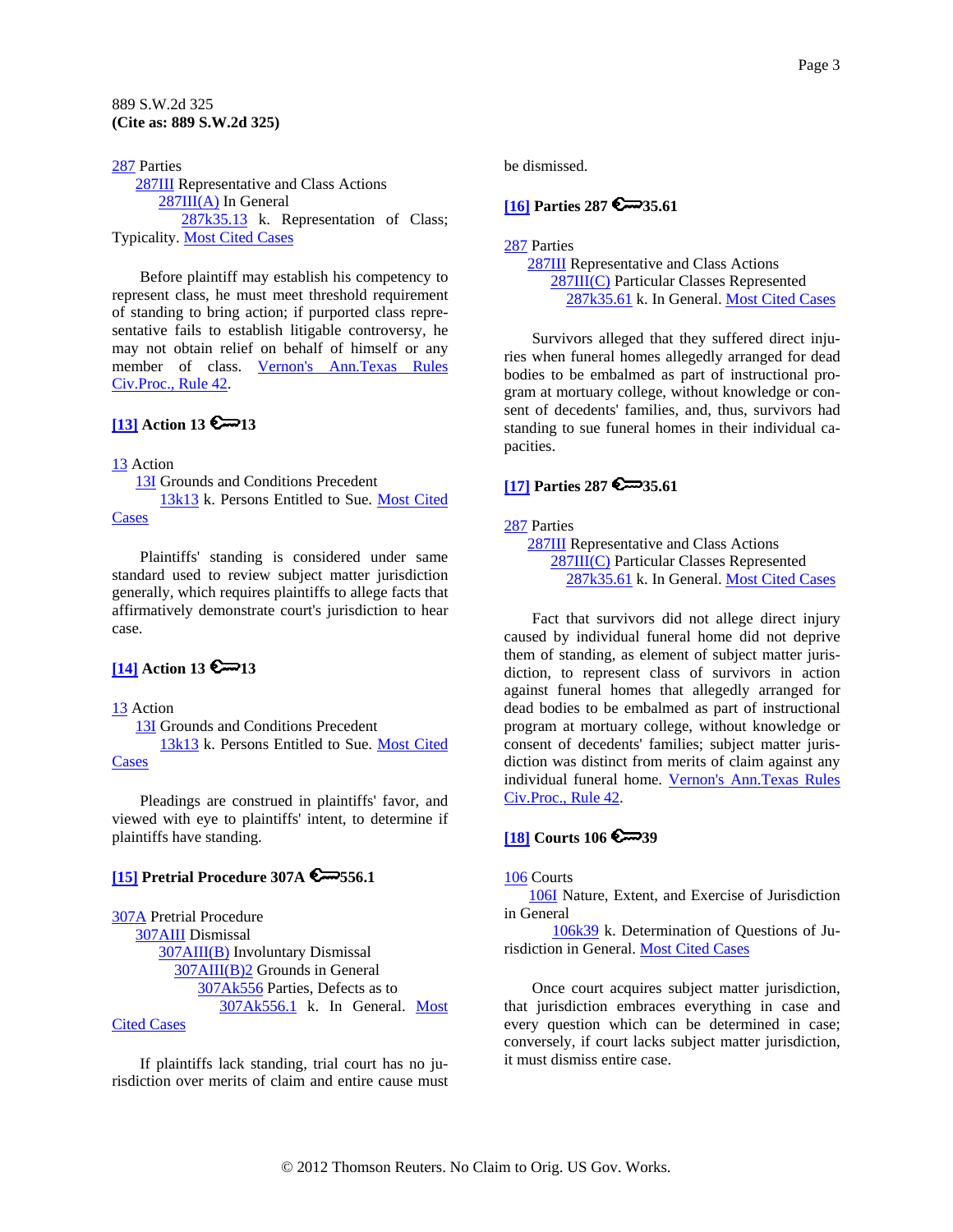## <span id="page-3-0"></span>**[\[19\]](#page-7-0) Parties 287 6**<sup>35.13</sup>

#### [287](http://www.westlaw.com/KeyNumber/Default.wl?rs=dfa1.0&vr=2.0&CMD=KEY&DocName=287) Parties

 [287III](http://www.westlaw.com/KeyNumber/Default.wl?rs=dfa1.0&vr=2.0&CMD=KEY&DocName=287III) Representative and Class Actions [287III\(A\)](http://www.westlaw.com/KeyNumber/Default.wl?rs=dfa1.0&vr=2.0&CMD=KEY&DocName=287III%28A%29) In General [287k35.13](http://www.westlaw.com/KeyNumber/Default.wl?rs=dfa1.0&vr=2.0&CMD=KEY&DocName=287k35.13) k. Representation of Class; Typicality. [Most Cited Cases](http://www.westlaw.com/Digest/Default.wl?rs=dfa1.0&vr=2.0&CMD=MCC&DocName=287k35.13)

Typicality requirement for named plaintiff to represent class is satisfied when evidence shows that claims or defenses of class representative have same essential characteristics as or are substantially similar to those of class as a whole, but claims need not be identical or perfectly coextensive. [Vernon's](http://www.westlaw.com/Find/Default.wl?rs=dfa1.0&vr=2.0&DB=1005302&DocName=TXRRCPR42&FindType=L)  [Ann.Texas Rules Civ.Proc., Rule 42\(a\)\(3\)](http://www.westlaw.com/Find/Default.wl?rs=dfa1.0&vr=2.0&DB=1005302&DocName=TXRRCPR42&FindType=L).

### **[\[20\]](#page-7-0) Parties 287 35.13**

[287](http://www.westlaw.com/KeyNumber/Default.wl?rs=dfa1.0&vr=2.0&CMD=KEY&DocName=287) Parties [287III](http://www.westlaw.com/KeyNumber/Default.wl?rs=dfa1.0&vr=2.0&CMD=KEY&DocName=287III) Representative and Class Actions [287III\(A\)](http://www.westlaw.com/KeyNumber/Default.wl?rs=dfa1.0&vr=2.0&CMD=KEY&DocName=287III%28A%29) In General [287k35.13](http://www.westlaw.com/KeyNumber/Default.wl?rs=dfa1.0&vr=2.0&CMD=KEY&DocName=287k35.13) k. Representation of Class; Typicality. [Most Cited Cases](http://www.westlaw.com/Digest/Default.wl?rs=dfa1.0&vr=2.0&CMD=MCC&DocName=287k35.13)

Plaintiff's claims are not typical and he cannot represent those having causes of action against other defendants against whom plaintiff has no cause of action and from whose hands he suffered no injury, even if plaintiff's injuries are identical to those of class, unless all injuries are result of conspiracy or concerted scheme among defendants or if all defendants are juridically related in manner that suggests single resolution of dispute would be expeditious. [Vernon's Ann.Texas Rules Civ.Proc., Rule 42\(a\)\(3\).](http://www.westlaw.com/Find/Default.wl?rs=dfa1.0&vr=2.0&DB=1005302&DocName=TXRRCPR42&FindType=L)

### **[\[21\]](#page-8-0) Parties 287 6**<sup>35.61</sup>

[287](http://www.westlaw.com/KeyNumber/Default.wl?rs=dfa1.0&vr=2.0&CMD=KEY&DocName=287) Parties [287III](http://www.westlaw.com/KeyNumber/Default.wl?rs=dfa1.0&vr=2.0&CMD=KEY&DocName=287III) Representative and Class Actions [287III\(C\)](http://www.westlaw.com/KeyNumber/Default.wl?rs=dfa1.0&vr=2.0&CMD=KEY&DocName=287III%28C%29) Particular Classes Represented [287k35.61](http://www.westlaw.com/KeyNumber/Default.wl?rs=dfa1.0&vr=2.0&CMD=KEY&DocName=287k35.61) k. In General. [Most Cited Cases](http://www.westlaw.com/Digest/Default.wl?rs=dfa1.0&vr=2.0&CMD=MCC&DocName=287k35.61)

Survivors' claims against funeral homes that allegedly arranged for dead bodies to be embalmed as part of instructional program at mortuary college, without knowledge or consent of decedents' families, were not sufficiently typical to permit class certification under theory that there was concerted scheme or conspiracy among funeral homes; funeral homes could not be held vicariously liable, and no survivor

was injured by funeral homes other than the one that handled arrangements for his decedent. [Vernon's](http://www.westlaw.com/Find/Default.wl?rs=dfa1.0&vr=2.0&DB=1005302&DocName=TXRRCPR42&FindType=L)  [Ann.Texas Rules Civ.Proc., Rule 42\(a\)\(3\)](http://www.westlaw.com/Find/Default.wl?rs=dfa1.0&vr=2.0&DB=1005302&DocName=TXRRCPR42&FindType=L).

# **[\[22\]](#page-8-0) Parties 287 35.13**

[287](http://www.westlaw.com/KeyNumber/Default.wl?rs=dfa1.0&vr=2.0&CMD=KEY&DocName=287) Parties [287III](http://www.westlaw.com/KeyNumber/Default.wl?rs=dfa1.0&vr=2.0&CMD=KEY&DocName=287III) Representative and Class Actions [287III\(A\)](http://www.westlaw.com/KeyNumber/Default.wl?rs=dfa1.0&vr=2.0&CMD=KEY&DocName=287III%28A%29) In General [287k35.13](http://www.westlaw.com/KeyNumber/Default.wl?rs=dfa1.0&vr=2.0&CMD=KEY&DocName=287k35.13) k. Representation of Class; Typicality. [Most Cited Cases](http://www.westlaw.com/Digest/Default.wl?rs=dfa1.0&vr=2.0&CMD=MCC&DocName=287k35.13)

"Juridical link" that may permit class treatment of claims, even if named representative does not otherwise satisfy typicality requirement, is legal relationship among defendants that makes single resolution of dispute preferable to multiplicity of similar actions. [Vernon's Ann.Texas Rules Civ.Proc., Rule](http://www.westlaw.com/Find/Default.wl?rs=dfa1.0&vr=2.0&DB=1005302&DocName=TXRRCPR42&FindType=L)  [42\(a\)\(3\).](http://www.westlaw.com/Find/Default.wl?rs=dfa1.0&vr=2.0&DB=1005302&DocName=TXRRCPR42&FindType=L)

## **[\[23\]](#page-8-0) Parties 287 35.61**

[287](http://www.westlaw.com/KeyNumber/Default.wl?rs=dfa1.0&vr=2.0&CMD=KEY&DocName=287) Parties

 [287III](http://www.westlaw.com/KeyNumber/Default.wl?rs=dfa1.0&vr=2.0&CMD=KEY&DocName=287III) Representative and Class Actions [287III\(C\)](http://www.westlaw.com/KeyNumber/Default.wl?rs=dfa1.0&vr=2.0&CMD=KEY&DocName=287III%28C%29) Particular Classes Represented [287k35.61](http://www.westlaw.com/KeyNumber/Default.wl?rs=dfa1.0&vr=2.0&CMD=KEY&DocName=287k35.61) k. In General. [Most Cited Cases](http://www.westlaw.com/Digest/Default.wl?rs=dfa1.0&vr=2.0&CMD=MCC&DocName=287k35.61)

Survivors' claims against funeral homes that allegedly arranged for dead bodies to be embalmed as part of instructional program at mortuary college, without knowledge or consent of decedents' families, were not sufficiently typical to permit class certification, absent indication of common facts that would determine liability of all funeral homes. [Vernon's](http://www.westlaw.com/Find/Default.wl?rs=dfa1.0&vr=2.0&DB=1005302&DocName=TXRRCPR42&FindType=L)  [Ann.Texas Rules Civ.Proc., Rule 42\(a\)\(3\)](http://www.westlaw.com/Find/Default.wl?rs=dfa1.0&vr=2.0&DB=1005302&DocName=TXRRCPR42&FindType=L).

## **[\[24\]](#page-8-0) Parties 287 35.13**

[287](http://www.westlaw.com/KeyNumber/Default.wl?rs=dfa1.0&vr=2.0&CMD=KEY&DocName=287) Parties

 [287III](http://www.westlaw.com/KeyNumber/Default.wl?rs=dfa1.0&vr=2.0&CMD=KEY&DocName=287III) Representative and Class Actions [287III\(A\)](http://www.westlaw.com/KeyNumber/Default.wl?rs=dfa1.0&vr=2.0&CMD=KEY&DocName=287III%28A%29) In General [287k35.13](http://www.westlaw.com/KeyNumber/Default.wl?rs=dfa1.0&vr=2.0&CMD=KEY&DocName=287k35.13) k. Representation of Class; Typicality. [Most Cited Cases](http://www.westlaw.com/Digest/Default.wl?rs=dfa1.0&vr=2.0&CMD=MCC&DocName=287k35.13)

Representative plaintiff's claim is not "typical," for purposes of class certification, when representative has no cause of action against one or more defendants sued by class. [Vernon's Ann.Texas Rules](http://www.westlaw.com/Find/Default.wl?rs=dfa1.0&vr=2.0&DB=1005302&DocName=TXRRCPR42&FindType=L)   $Civ.Proc., Rule 42(a)(3).$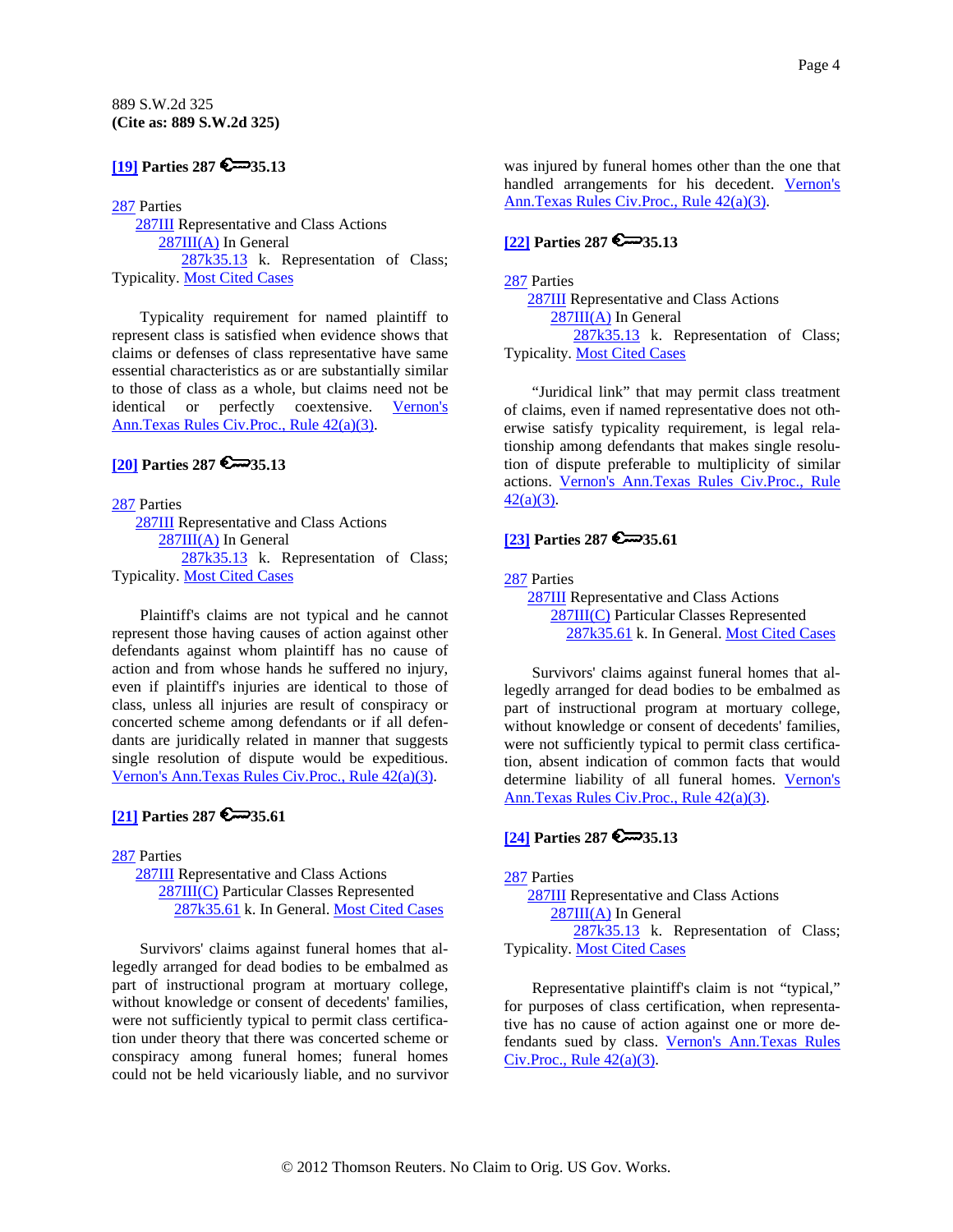<span id="page-4-0"></span>**\*327** [Hubert A. Crouch, III,](http://www.westlaw.com/Find/Default.wl?rs=dfa1.0&vr=2.0&DB=PROFILER-WLD&DocName=0141590201&FindType=h) [James M. Carlson,](http://www.westlaw.com/Find/Default.wl?rs=dfa1.0&vr=2.0&DB=PROFILER-WLD&DocName=0323181701&FindType=h) Crouch & Hallett, L.L.P., [Roy L. Stacy](http://www.westlaw.com/Find/Default.wl?rs=dfa1.0&vr=2.0&DB=PROFILER-WLD&DocName=0165581901&FindType=h), [Michael C.](http://www.westlaw.com/Find/Default.wl?rs=dfa1.0&vr=2.0&DB=PROFILER-WLD&DocName=0172780401&FindType=h)  [Wright](http://www.westlaw.com/Find/Default.wl?rs=dfa1.0&vr=2.0&DB=PROFILER-WLD&DocName=0172780401&FindType=h), Calhoun, Gump, Spillman & Stacy, Dallas, [Ronald C. Lewis,](http://www.westlaw.com/Find/Default.wl?rs=dfa1.0&vr=2.0&DB=PROFILER-WLD&DocName=0161189601&FindType=h) Baker & Botts, L.L.P., Houston, Kenneth B. Tomlinson, [Kenneth R. Stein](http://www.westlaw.com/Find/Default.wl?rs=dfa1.0&vr=2.0&DB=PROFILER-WLD&DocName=0141452301&FindType=h), Matthews, Carlton & Stein, [Ken Stone,](http://www.westlaw.com/Find/Default.wl?rs=dfa1.0&vr=2.0&DB=PROFILER-WLD&DocName=0188303201&FindType=h) [Scott W. MacLaren](http://www.westlaw.com/Find/Default.wl?rs=dfa1.0&vr=2.0&DB=PROFILER-WLD&DocName=0104960801&FindType=h), Gwinn & Roby, [Barry H. Fanning](http://www.westlaw.com/Find/Default.wl?rs=dfa1.0&vr=2.0&DB=PROFILER-WLD&DocName=0181229201&FindType=h), Fanning, Harper & Martinson, Stephen C. Scoettmer, Thompson & Knight, [Calvin A. Barker, Jr.,](http://www.westlaw.com/Find/Default.wl?rs=dfa1.0&vr=2.0&DB=PROFILER-WLD&DocName=0292341901&FindType=h) Barker, Block & Muscat, [B. Prater Monning, III](http://www.westlaw.com/Find/Default.wl?rs=dfa1.0&vr=2.0&DB=PROFILER-WLD&DocName=0141493601&FindType=h), [Paul S. Leslie](http://www.westlaw.com/Find/Default.wl?rs=dfa1.0&vr=2.0&DB=PROFILER-WLD&DocName=0115493301&FindType=h), Gardere & Wynne, Dallas, [James P. Keenan](http://www.westlaw.com/Find/Default.wl?rs=dfa1.0&vr=2.0&DB=PROFILER-WLD&DocName=0136406601&FindType=h), Buck, Rouner, Golden & Keenan, L.L.P., Houston, [Richard Harri](http://www.westlaw.com/Find/Default.wl?rs=dfa1.0&vr=2.0&DB=PROFILER-WLD&DocName=0301045501&FindType=h)[son,](http://www.westlaw.com/Find/Default.wl?rs=dfa1.0&vr=2.0&DB=PROFILER-WLD&DocName=0301045501&FindType=h) Henderson, Bryant & Wolfe, Sherman, [Timothy](http://www.westlaw.com/Find/Default.wl?rs=dfa1.0&vr=2.0&DB=PROFILER-WLD&DocName=0276333701&FindType=h)  [M. Fults,](http://www.westlaw.com/Find/Default.wl?rs=dfa1.0&vr=2.0&DB=PROFILER-WLD&DocName=0276333701&FindType=h) Fults, Francis & Goodman, Dallas, [Charles](http://www.westlaw.com/Find/Default.wl?rs=dfa1.0&vr=2.0&DB=PROFILER-WLD&DocName=0300913301&FindType=h)  [E. Webb,](http://www.westlaw.com/Find/Default.wl?rs=dfa1.0&vr=2.0&DB=PROFILER-WLD&DocName=0300913301&FindType=h) Fort Worth, [Minor E. Pounds,](http://www.westlaw.com/Find/Default.wl?rs=dfa1.0&vr=2.0&DB=PROFILER-WLD&DocName=0300711401&FindType=h) Lancaster, Lynn Fielder, Fisk & Fielder, P.C., Rustin Polk, DeHay & Elliston, L.L.P., [Kenneth R. Stein](http://www.westlaw.com/Find/Default.wl?rs=dfa1.0&vr=2.0&DB=PROFILER-WLD&DocName=0141452301&FindType=h), Matthews, Carlton & Stein, L.L.P., [Gary D. Elliston](http://www.westlaw.com/Find/Default.wl?rs=dfa1.0&vr=2.0&DB=PROFILER-WLD&DocName=0114652501&FindType=h), DeHay & Elliston, L.L.P., [Kenneth B. Tomlinson,](http://www.westlaw.com/Find/Default.wl?rs=dfa1.0&vr=2.0&DB=PROFILER-WLD&DocName=0143713201&FindType=h) Baker & Botts, Dallas, for appellants.

[Dale B. Tillery](http://www.westlaw.com/Find/Default.wl?rs=dfa1.0&vr=2.0&DB=PROFILER-WLD&DocName=0139234801&FindType=h), Tillery & Tillery, Dallas, [David](http://www.westlaw.com/Find/Default.wl?rs=dfa1.0&vr=2.0&DB=PROFILER-WLD&DocName=0119901901&FindType=h)  [Stagner,](http://www.westlaw.com/Find/Default.wl?rs=dfa1.0&vr=2.0&DB=PROFILER-WLD&DocName=0119901901&FindType=h) Stagner & Stagner, [Roger Sanders](http://www.westlaw.com/Find/Default.wl?rs=dfa1.0&vr=2.0&DB=PROFILER-WLD&DocName=0185296101&FindType=h), Sanders & Mumm, P.C., Sherman, for appellees.

Before McGARRY, C.J., and BAKER and ROSENBERG, JJ.

#### **OPINION**

McGARRY, Chief Justice.

This is an interlocutory appeal from an order certifying a class action under [rule 42 of the Texas Rules](http://www.westlaw.com/Find/Default.wl?rs=dfa1.0&vr=2.0&DB=1005302&DocName=TXRRCPR42&FindType=L)  [of Civil Procedure.](http://www.westlaw.com/Find/Default.wl?rs=dfa1.0&vr=2.0&DB=1005302&DocName=TXRRCPR42&FindType=L) [TEX.R.CIV.P. 42](http://www.westlaw.com/Find/Default.wl?rs=dfa1.0&vr=2.0&DB=1005302&DocName=TXRRCPR42&FindType=L). Appellants complain that the trial court abused its discretion in certifying the plaintiff-class because it does not meet the requirements of <u>rule 42</u>. Appellant Christian Mortuary Service further complains that the trial court abused its discretion in certifying the class because the named plaintiffs do not have individual standing to sue it. We reverse the order.

The plaintiffs' suit alleges that a number of funeral homes arranged for dead bodies to be embalmed as part of the instructional program**\*328** of Pierce Mortuary College **[FN1](#page-4-0)** without the knowledge or consent of the decedents' families. They assert causes of action for deceptive trade practices, fraud, gross negligence, negligence, intentional infliction of emotional distress, unjust enrichment and breach of contract. They seek both monetary damages and injunctive relief on behalf of a class comprised of all

the families involved.

[FN1.](#page-4-0) Pierce Mortuary College is a defendant in this suit but did not appeal the certification order.

When an action is brought as a class action, the trial court must conduct a hearing as soon as practicable to determine whether the suit may be maintained as a class action. TEX.R.CIV.P.  $42(c)(1)$ . At the hearing in this case, the parties stipulated that:

1. Dallas Institute [Pierce Mortuary College] records reflect the identity of some individuals embalmed with participation by the institute's clinical program;

2. students participated in varying degrees in embalmings done in connection with the clinical program;

3. each named plaintiff only dealt or communicated with the funeral home that handled that plaintiff's relative;

4. the specific representations of each funeral home may vary from case to case;

5. the terms of contracts between named plaintiffs and individual funeral homes may vary;

6. the cost of each funeral may vary;

7. contracts, if any, between unnamed class members and individual funeral homes may vary;

8. the cost of funerals paid by unnamed class members may vary;

9. no named plaintiff or proposed class member dealt or communicated directly with defendant Shaw or any mortuary service defendant or Mortuary College defendant, or with individual defendants doing business as a mortuary service or mortuary college; and

10. each named plaintiff and proposed class member may claim similar types of damages; however, the amount of damages, if any, may vary.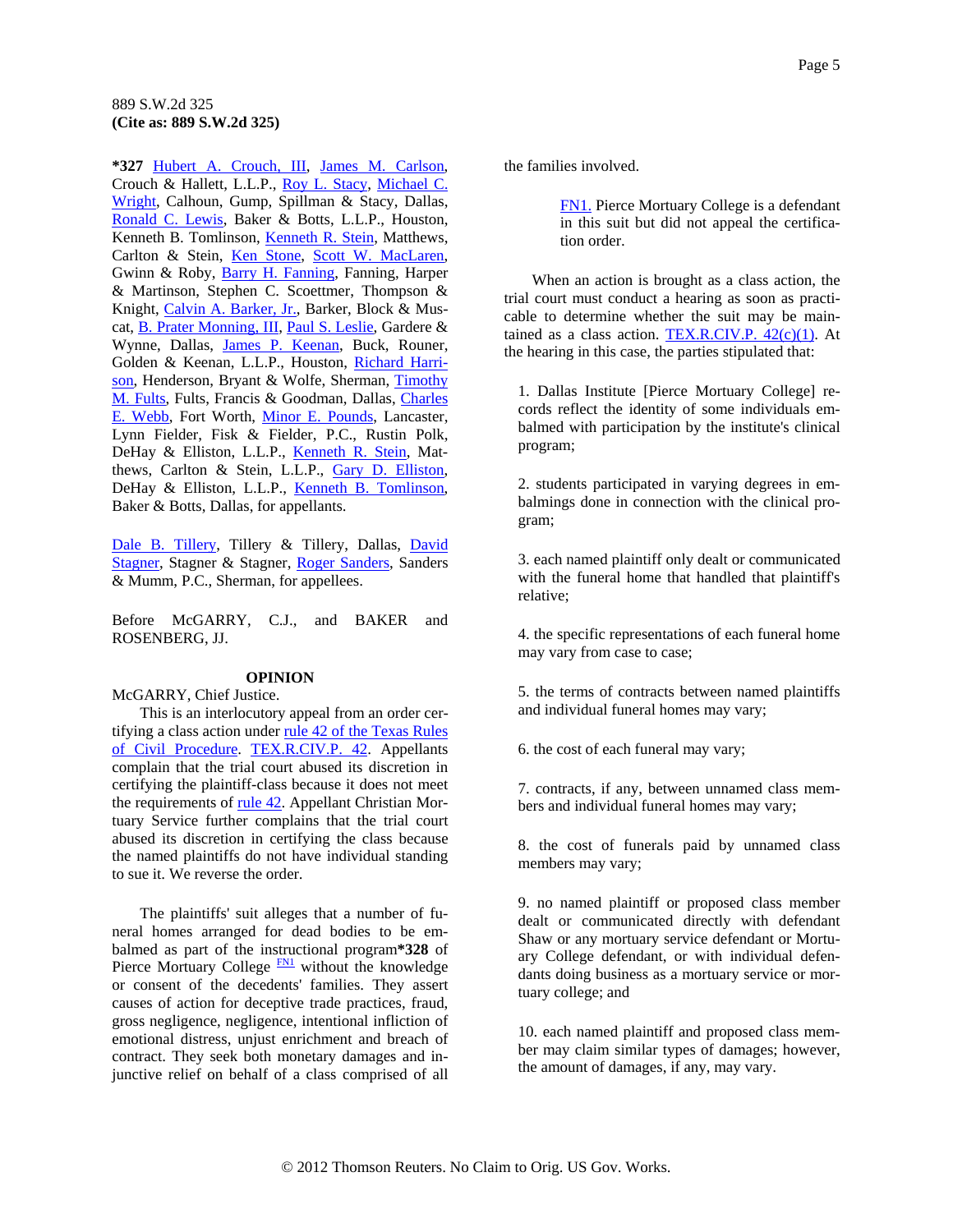<span id="page-5-0"></span>The trial court also heard testimony about Pierce's clinical instruction program, including the fact that the program uses approximately 1500 bodies per year for instructional purposes. Several of the named plaintiffs testified that the funeral home they used did not tell them that their deceased relative might be used for instructional purposes. However, several plaintiffs also testified that if their suits were to be brought individually, they would not be inconvenienced or harmed.

At the conclusion of the hearing, the trial court entered an order certifying a class of plaintiffs comprised of "the surviving spouse; children; the next of kin; other personal representatives; other heirs at law; or other persons who arranged or paid for the funeral services of any deceased person who was used for instructional embalming purposes by Pierce Mortuary Colleges, Inc., d/b/a Dallas Institute of Funeral Service, without the permission of the deceased or the personal representative of the deceased or the most immediate family member determined pursuant to the laws of descent and distribution of the State of Texas."

 $[1][2][3][4][5]$  Our review of a certification order under  $rule 42$  is limited to determining whether</u> the trial court abused its discretion. *[Wiggins v. En](http://www.westlaw.com/Find/Default.wl?rs=dfa1.0&vr=2.0&DB=713&FindType=Y&ReferencePositionType=S&SerialNum=1988014924&ReferencePosition=334)[serch Exploration, Inc.,](http://www.westlaw.com/Find/Default.wl?rs=dfa1.0&vr=2.0&DB=713&FindType=Y&ReferencePositionType=S&SerialNum=1988014924&ReferencePosition=334)* [743 S.W.2d 332, 334](http://www.westlaw.com/Find/Default.wl?rs=dfa1.0&vr=2.0&DB=713&FindType=Y&ReferencePositionType=S&SerialNum=1988014924&ReferencePosition=334)  [\(Tex.App.—Dallas 1987, writ dism'd w.o.j.\)](http://www.westlaw.com/Find/Default.wl?rs=dfa1.0&vr=2.0&DB=713&FindType=Y&ReferencePositionType=S&SerialNum=1988014924&ReferencePosition=334); *[RSR](http://www.westlaw.com/Find/Default.wl?rs=dfa1.0&vr=2.0&DB=713&FindType=Y&ReferencePositionType=S&SerialNum=1984132258&ReferencePosition=930)  [Corp. v. Hayes,](http://www.westlaw.com/Find/Default.wl?rs=dfa1.0&vr=2.0&DB=713&FindType=Y&ReferencePositionType=S&SerialNum=1984132258&ReferencePosition=930)* [673 S.W.2d 928, 930 \(Tex.App.—](http://www.westlaw.com/Find/Default.wl?rs=dfa1.0&vr=2.0&DB=713&FindType=Y&ReferencePositionType=S&SerialNum=1984132258&ReferencePosition=930) [Dallas 1984, writ dism'd\)](http://www.westlaw.com/Find/Default.wl?rs=dfa1.0&vr=2.0&DB=713&FindType=Y&ReferencePositionType=S&SerialNum=1984132258&ReferencePosition=930). A trial court does not abuse its discretion if it bases its decision on conflicting evidence. *[RSR Corp.,](http://www.westlaw.com/Find/Default.wl?rs=dfa1.0&vr=2.0&DB=713&FindType=Y&ReferencePositionType=S&SerialNum=1984132258&ReferencePosition=930)* [673 S.W.2d at 930.](http://www.westlaw.com/Find/Default.wl?rs=dfa1.0&vr=2.0&DB=713&FindType=Y&ReferencePositionType=S&SerialNum=1984132258&ReferencePosition=930) However, a trial court abuses its discretion when it does not properly apply the law to the undisputed facts. *[Wiggins,](http://www.westlaw.com/Find/Default.wl?rs=dfa1.0&vr=2.0&DB=713&FindType=Y&ReferencePositionType=S&SerialNum=1988014924&ReferencePosition=334)* [743 S.W.2d at 334;](http://www.westlaw.com/Find/Default.wl?rs=dfa1.0&vr=2.0&DB=713&FindType=Y&ReferencePositionType=S&SerialNum=1988014924&ReferencePosition=334) *[RSR Corp.,](http://www.westlaw.com/Find/Default.wl?rs=dfa1.0&vr=2.0&DB=713&FindType=Y&ReferencePositionType=S&SerialNum=1984132258&ReferencePosition=930)* [673 S.W.2d](http://www.westlaw.com/Find/Default.wl?rs=dfa1.0&vr=2.0&DB=713&FindType=Y&ReferencePositionType=S&SerialNum=1984132258&ReferencePosition=930)  [at 930.](http://www.westlaw.com/Find/Default.wl?rs=dfa1.0&vr=2.0&DB=713&FindType=Y&ReferencePositionType=S&SerialNum=1984132258&ReferencePosition=930) The trial court also abuses its discretion when it acts arbitrarily or unreasonably, *[Angeles/Quinoco](http://www.westlaw.com/Find/Default.wl?rs=dfa1.0&vr=2.0&DB=713&FindType=Y&ReferencePositionType=S&SerialNum=1992192977&ReferencePosition=513)  [Sec. Corp. v. Collison,](http://www.westlaw.com/Find/Default.wl?rs=dfa1.0&vr=2.0&DB=713&FindType=Y&ReferencePositionType=S&SerialNum=1992192977&ReferencePosition=513)* [841 S.W.2d 511, 513](http://www.westlaw.com/Find/Default.wl?rs=dfa1.0&vr=2.0&DB=713&FindType=Y&ReferencePositionType=S&SerialNum=1992192977&ReferencePosition=513)  [\(Tex.App.—Houston \[14th Dist.\] 1992, no writ\)](http://www.westlaw.com/Find/Default.wl?rs=dfa1.0&vr=2.0&DB=713&FindType=Y&ReferencePositionType=S&SerialNum=1992192977&ReferencePosition=513), or when it certifies a class based upon factual assertions not supported by competent evidence. **\*329***[Mahoney](http://www.westlaw.com/Find/Default.wl?rs=dfa1.0&vr=2.0&DB=713&FindType=Y&ReferencePositionType=S&SerialNum=1982141010&ReferencePosition=261)  [v. Cupp,](http://www.westlaw.com/Find/Default.wl?rs=dfa1.0&vr=2.0&DB=713&FindType=Y&ReferencePositionType=S&SerialNum=1982141010&ReferencePosition=261)* [638 S.W.2d 257, 261 \(Tex.App.—Waco](http://www.westlaw.com/Find/Default.wl?rs=dfa1.0&vr=2.0&DB=713&FindType=Y&ReferencePositionType=S&SerialNum=1982141010&ReferencePosition=261)  [1982, no writ\)](http://www.westlaw.com/Find/Default.wl?rs=dfa1.0&vr=2.0&DB=713&FindType=Y&ReferencePositionType=S&SerialNum=1982141010&ReferencePosition=261). [Rule 42 of the Texas Rules of Civil](http://www.westlaw.com/Find/Default.wl?rs=dfa1.0&vr=2.0&DB=1005302&DocName=TXRRCPR42&FindType=L)  [Procedure](http://www.westlaw.com/Find/Default.wl?rs=dfa1.0&vr=2.0&DB=1005302&DocName=TXRRCPR42&FindType=L) is patterned after corresponding rule 23 of [the Federal Rules of Civil Procedure,](http://www.westlaw.com/Find/Default.wl?rs=dfa1.0&vr=2.0&DB=1004365&DocName=USFRCPR23&FindType=L) and the decisions interpreting the federal rule are persuasive authority. *[RSR Corp.,](http://www.westlaw.com/Find/Default.wl?rs=dfa1.0&vr=2.0&DB=713&FindType=Y&ReferencePositionType=S&SerialNum=1984132258&ReferencePosition=931)* [673 S.W.2d at 931–32;](http://www.westlaw.com/Find/Default.wl?rs=dfa1.0&vr=2.0&DB=713&FindType=Y&ReferencePositionType=S&SerialNum=1984132258&ReferencePosition=931) *[Huddleston v. Western Nat'l Bank,](http://www.westlaw.com/Find/Default.wl?rs=dfa1.0&vr=2.0&DB=713&FindType=Y&ReferencePositionType=S&SerialNum=1979106723&ReferencePosition=780)* [577 S.W.2d 778,](http://www.westlaw.com/Find/Default.wl?rs=dfa1.0&vr=2.0&DB=713&FindType=Y&ReferencePositionType=S&SerialNum=1979106723&ReferencePosition=780) 

### [780 \(Tex.Civ.App.—Amarillo 1979, writ ref'd n.r.e.\).](http://www.westlaw.com/Find/Default.wl?rs=dfa1.0&vr=2.0&DB=713&FindType=Y&ReferencePositionType=S&SerialNum=1979106723&ReferencePosition=780)

#### **DO THE CLASS REPRESENTATIVES HAVE STANDING TO SUE?**

[\[6\]](#page-1-0) In its first point of error, Christian Mortuary Service claims that the trial court abused its discretion in certifying the class because the named plaintiffs do not have standing to sue it. The other appellants have not raised the issue of standing as a point of error. However, standing is a component of subject matter jurisdiction. Either the parties or the court may raise the issue of standing for the first time on appeal. *[Texas Ass'n of Business v. Texas Air Control Bd.,](http://www.westlaw.com/Find/Default.wl?rs=dfa1.0&vr=2.0&DB=713&FindType=Y&ReferencePositionType=S&SerialNum=1993060903&ReferencePosition=445)* [852](http://www.westlaw.com/Find/Default.wl?rs=dfa1.0&vr=2.0&DB=713&FindType=Y&ReferencePositionType=S&SerialNum=1993060903&ReferencePosition=445)  [S.W.2d 440, 445–46 \(Tex.1993\)](http://www.westlaw.com/Find/Default.wl?rs=dfa1.0&vr=2.0&DB=713&FindType=Y&ReferencePositionType=S&SerialNum=1993060903&ReferencePosition=445). Consequently, on our own motion we consider whether the named plaintiffs have standing to sue. We conclude that they do.

[\[7\]\[8\]](#page-1-0) Class and nonclass actions raise discrete problems of standing which the courts have generally failed to distinguish. *See generally,* Note, *[Class](http://www.westlaw.com/Find/Default.wl?rs=dfa1.0&vr=2.0&DB=3084&FindType=Y&SerialNum=0101416382)  [Standing and the Class Representative,](http://www.westlaw.com/Find/Default.wl?rs=dfa1.0&vr=2.0&DB=3084&FindType=Y&SerialNum=0101416382)* [94](http://www.westlaw.com/Find/Default.wl?rs=dfa1.0&vr=2.0&DB=3084&FindType=Y&SerialNum=0101416382)  [HARV.L.REV. 1637 \(1981\)](http://www.westlaw.com/Find/Default.wl?rs=dfa1.0&vr=2.0&DB=3084&FindType=Y&SerialNum=0101416382). In nonclass actions, standing consists of some interest peculiar to the person individually and not as a member of the general public. *[Hunt v. Bass,](http://www.westlaw.com/Find/Default.wl?rs=dfa1.0&vr=2.0&DB=713&FindType=Y&ReferencePositionType=S&SerialNum=1984107026&ReferencePosition=324)* [664 S.W.2d 323, 324](http://www.westlaw.com/Find/Default.wl?rs=dfa1.0&vr=2.0&DB=713&FindType=Y&ReferencePositionType=S&SerialNum=1984107026&ReferencePosition=324)  [\(Tex.1984\).](http://www.westlaw.com/Find/Default.wl?rs=dfa1.0&vr=2.0&DB=713&FindType=Y&ReferencePositionType=S&SerialNum=1984107026&ReferencePosition=324) A person has standing to sue if: (1) he has sustained, or is immediately in danger of sustaining, some direct injury as a result of the wrongful act of which he complains; (2) he has a direct relationship between the alleged injury and the claim sought to be adjudicated; (3) he has a personal stake in the controversy; (4) the challenged action has caused the plaintiff some injury in fact, either economic, recreational, environmental, or otherwise; or (5) he is an appropriate party to assert the public's interest in the matter, as well as his own. *[Rodgers v. RAB Inv., Ltd.,](http://www.westlaw.com/Find/Default.wl?rs=dfa1.0&vr=2.0&DB=713&FindType=Y&ReferencePositionType=S&SerialNum=1991157626&ReferencePosition=546)* [816 S.W.2d 543, 546 \(Tex.App.—Dallas 1991, no](http://www.westlaw.com/Find/Default.wl?rs=dfa1.0&vr=2.0&DB=713&FindType=Y&ReferencePositionType=S&SerialNum=1991157626&ReferencePosition=546)  [writ\)](http://www.westlaw.com/Find/Default.wl?rs=dfa1.0&vr=2.0&DB=713&FindType=Y&ReferencePositionType=S&SerialNum=1991157626&ReferencePosition=546); *[Precision Sheet Metal Mfg. v. Yates,](http://www.westlaw.com/Find/Default.wl?rs=dfa1.0&vr=2.0&DB=713&FindType=Y&ReferencePositionType=S&SerialNum=1990133499&ReferencePosition=551)* [794](http://www.westlaw.com/Find/Default.wl?rs=dfa1.0&vr=2.0&DB=713&FindType=Y&ReferencePositionType=S&SerialNum=1990133499&ReferencePosition=551)  [S.W.2d 545, 551–52 \(Tex.App.—Dallas 1990, writ](http://www.westlaw.com/Find/Default.wl?rs=dfa1.0&vr=2.0&DB=713&FindType=Y&ReferencePositionType=S&SerialNum=1990133499&ReferencePosition=551)  [denied\)](http://www.westlaw.com/Find/Default.wl?rs=dfa1.0&vr=2.0&DB=713&FindType=Y&ReferencePositionType=S&SerialNum=1990133499&ReferencePosition=551).

 $[9][10][11]$  In class actions the requirement that the named representative plaintiff have a personal stake in the form of a direct injury is less compelling on jurisdictional grounds. In such cases, the *class* itself is the real party in interest. If the unnamed members of the class satisfy the requirements of standing, then a real controversy exists between the class and the defendant, which should be sufficient to invoke the court's jurisdiction. *See [Franks v. Bowman](http://www.westlaw.com/Find/Default.wl?rs=dfa1.0&vr=2.0&DB=708&FindType=Y&ReferencePositionType=S&SerialNum=1976142341&ReferencePosition=1259)*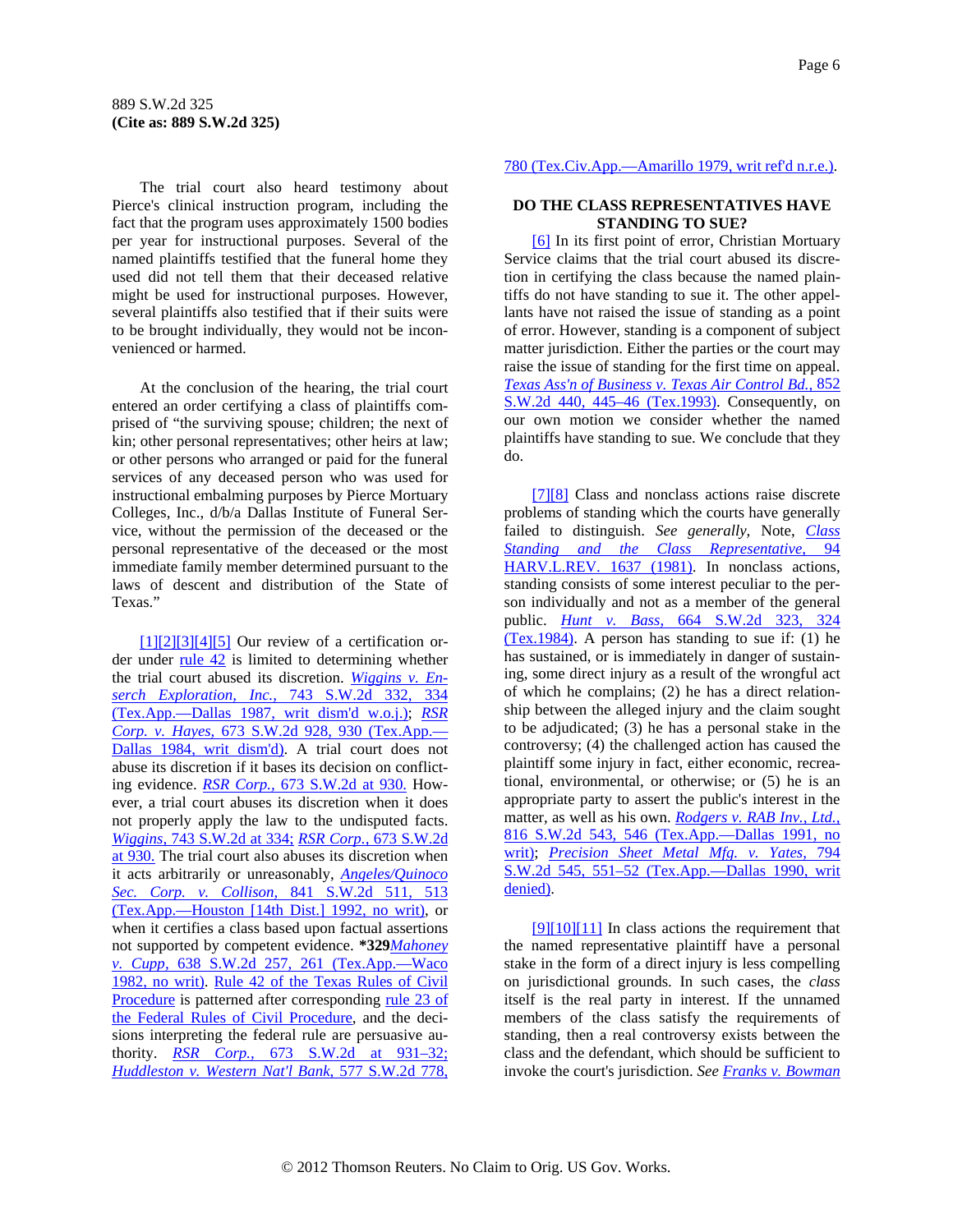<span id="page-6-0"></span>*[Transp. Co.,](http://www.westlaw.com/Find/Default.wl?rs=dfa1.0&vr=2.0&DB=708&FindType=Y&ReferencePositionType=S&SerialNum=1976142341&ReferencePosition=1259)* [424 U.S. 747, 755–56, 96 S.Ct. 1251,](http://www.westlaw.com/Find/Default.wl?rs=dfa1.0&vr=2.0&DB=708&FindType=Y&ReferencePositionType=S&SerialNum=1976142341&ReferencePosition=1259)  [1259–60, 47 L.Ed.2d 444 \(1976\)](http://www.westlaw.com/Find/Default.wl?rs=dfa1.0&vr=2.0&DB=708&FindType=Y&ReferencePositionType=S&SerialNum=1976142341&ReferencePosition=1259) (class action is constitutionally moot only if no controversy exists between unnamed class members and defendant). In more traditional representative actions involving fiduciaries, trustees or "next friends," the stake of the person or entity represented determines standing, not the stake of the representative. *See [Brady v. Doe,](http://www.westlaw.com/Find/Default.wl?rs=dfa1.0&vr=2.0&DB=713&FindType=Y&ReferencePositionType=S&SerialNum=1980115764&ReferencePosition=339)* [598](http://www.westlaw.com/Find/Default.wl?rs=dfa1.0&vr=2.0&DB=713&FindType=Y&ReferencePositionType=S&SerialNum=1980115764&ReferencePosition=339)  [S.W.2d 338, 339 \(Tex.Civ.App.—Houston \[14th](http://www.westlaw.com/Find/Default.wl?rs=dfa1.0&vr=2.0&DB=713&FindType=Y&ReferencePositionType=S&SerialNum=1980115764&ReferencePosition=339)  [Dist.\] 1980, writ ref'd n.r.e.\)](http://www.westlaw.com/Find/Default.wl?rs=dfa1.0&vr=2.0&DB=713&FindType=Y&ReferencePositionType=S&SerialNum=1980115764&ReferencePosition=339), *cert. denied,* [449 U.S.](http://www.westlaw.com/Find/Default.wl?rs=dfa1.0&vr=2.0&DB=708&FindType=Y&SerialNum=1981207049)  [1081, 101 S.Ct. 864, 66 L.Ed.2d 805 \(1981\)](http://www.westlaw.com/Find/Default.wl?rs=dfa1.0&vr=2.0&DB=708&FindType=Y&SerialNum=1981207049); *see also [McGinnis v. McGinnis,](http://www.westlaw.com/Find/Default.wl?rs=dfa1.0&vr=2.0&DB=713&FindType=Y&ReferencePositionType=S&SerialNum=1954123608&ReferencePosition=435)* [267 S.W.2d 432, 435](http://www.westlaw.com/Find/Default.wl?rs=dfa1.0&vr=2.0&DB=713&FindType=Y&ReferencePositionType=S&SerialNum=1954123608&ReferencePosition=435)  [\(Tex.Civ.App.—San Antonio 1954, no writ\).](http://www.westlaw.com/Find/Default.wl?rs=dfa1.0&vr=2.0&DB=713&FindType=Y&ReferencePositionType=S&SerialNum=1954123608&ReferencePosition=435) Logically, jurisdictional requirements imposed upon class representatives should be no more onerous.

The notion that a class representative must have individual standing to sue more appropriately resides in [rule 42](http://www.westlaw.com/Find/Default.wl?rs=dfa1.0&vr=2.0&DB=1005302&DocName=TXRRCPR42&FindType=L)'s requirement that "one or more *members of a class* may sue ... as representative parties ... only if ... the claims ... of the representative parties are typical." [TEX.R.CIV.P. 42\(a\)](http://www.westlaw.com/Find/Default.wl?rs=dfa1.0&vr=2.0&DB=1005302&DocName=TXRRCPR42&FindType=L) (emphasis added). Thus, in federal cases, Professor Moore speaks of ["Rule 23](http://www.westlaw.com/Find/Default.wl?rs=dfa1.0&vr=2.0&DB=1004365&DocName=USFRCPR23&FindType=L) standing" as distinct from constitutional standing. 3B MOORE'S FEDERAL PRACTICE ¶ 23.04 (2d. ed. 1993).

[\[12\]](#page-1-0) Nevertheless, the courts continue to confuse the concepts of jurisdictional standing and the "standing" of a party to represent a class under rule  $42$ , by requiring the representative plaintiff to have individual standing. Thus, it is by now well established that before a plaintiff may establish his competency to represent a class under [rule 42,](http://www.westlaw.com/Find/Default.wl?rs=dfa1.0&vr=2.0&DB=1005302&DocName=TXRRCPR42&FindType=L) he must first meet the threshold requirement **\*330** of standing to bring the action, for if the purported class representative fails to establish the requisite of a litigable controversy, he may not obtain relief on behalf of himself or any member of the class. *[Texas Dept. of Mental Health &](http://www.westlaw.com/Find/Default.wl?rs=dfa1.0&vr=2.0&DB=713&FindType=Y&ReferencePositionType=S&SerialNum=1989156177&ReferencePosition=164)  [Mental Retardation v. Petty,](http://www.westlaw.com/Find/Default.wl?rs=dfa1.0&vr=2.0&DB=713&FindType=Y&ReferencePositionType=S&SerialNum=1989156177&ReferencePosition=164)* [778 S.W.2d 156, 164](http://www.westlaw.com/Find/Default.wl?rs=dfa1.0&vr=2.0&DB=713&FindType=Y&ReferencePositionType=S&SerialNum=1989156177&ReferencePosition=164)  [\(Tex.App.—Austin 1989, writ dism'd w.o.j.\);](http://www.westlaw.com/Find/Default.wl?rs=dfa1.0&vr=2.0&DB=713&FindType=Y&ReferencePositionType=S&SerialNum=1989156177&ReferencePosition=164) *see also [United States Parole Comm'n v. Geraghty,](http://www.westlaw.com/Find/Default.wl?rs=dfa1.0&vr=2.0&DB=708&FindType=Y&ReferencePositionType=S&SerialNum=1980105870&ReferencePosition=1212)* [445 U.S.](http://www.westlaw.com/Find/Default.wl?rs=dfa1.0&vr=2.0&DB=708&FindType=Y&ReferencePositionType=S&SerialNum=1980105870&ReferencePosition=1212)  [388, 404, 100 S.Ct. 1202, 1212, 63 L.Ed.2d 479](http://www.westlaw.com/Find/Default.wl?rs=dfa1.0&vr=2.0&DB=708&FindType=Y&ReferencePositionType=S&SerialNum=1980105870&ReferencePosition=1212)  [\(1980\)](http://www.westlaw.com/Find/Default.wl?rs=dfa1.0&vr=2.0&DB=708&FindType=Y&ReferencePositionType=S&SerialNum=1980105870&ReferencePosition=1212) (representative must have "personal stake" in obtaining class certification). It is therefore necessary to determine whether the named representative plaintiffs meet the threshold requirement of individual standing to sue.

[\[13\]\[14\]\[15\]](#page-2-0) Because standing is a component of subject matter jurisdiction, we consider the plaintiffs' standing under the same standard by which we review subject matter jurisdiction generally. That standard requires the pleader to allege facts that affirmatively demonstrate the court's jurisdiction to hear the case. *[Texas Ass'n of Business,](http://www.westlaw.com/Find/Default.wl?rs=dfa1.0&vr=2.0&DB=713&FindType=Y&ReferencePositionType=S&SerialNum=1993060903&ReferencePosition=446)* [852 S.W.2d at 446.](http://www.westlaw.com/Find/Default.wl?rs=dfa1.0&vr=2.0&DB=713&FindType=Y&ReferencePositionType=S&SerialNum=1993060903&ReferencePosition=446) We construe the pleadings in favor of the plaintiffs and look to the pleaders' intent. *[Id.](http://www.westlaw.com/Find/Default.wl?rs=dfa1.0&vr=2.0&FindType=Y&SerialNum=1993060903)* If the plaintiffs lack standing, the trial court has no jurisdiction over the merits of the claim, and the entire cause must be dismissed. *[Bell v. Moores,](http://www.westlaw.com/Find/Default.wl?rs=dfa1.0&vr=2.0&DB=713&FindType=Y&ReferencePositionType=S&SerialNum=1992105754&ReferencePosition=753)* [832 S.W.2d 749, 753–54](http://www.westlaw.com/Find/Default.wl?rs=dfa1.0&vr=2.0&DB=713&FindType=Y&ReferencePositionType=S&SerialNum=1992105754&ReferencePosition=753)  [\(Tex.App.—Houston \[14th Dist.\] 1992, writ denied\).](http://www.westlaw.com/Find/Default.wl?rs=dfa1.0&vr=2.0&DB=713&FindType=Y&ReferencePositionType=S&SerialNum=1992105754&ReferencePosition=753)

[\[16\]](#page-2-0) A review of the pleadings in this case shows that each of the named plaintiffs clearly alleged a direct injury caused by wrongful conduct. Therefore, they have standing to bring suit for their individual injuries, and the trial court has subject matter jurisdiction to rule on the merits of those claims.

[\[17\]](#page-2-0) The contentions of Christian Mortuary Service (Christian), however, require one further step in our analysis of the standing issue. Christian does not contend that the trial court lacked subject matter jurisdiction or that the entire suit should be dismissed. Instead, Christian argues that the representative plaintiffs lack standing *only as to it,* because their petition does not allege that Christian injured any of the representative plaintiffs. We note, in fact, that the plaintiffs' petition contains specific allegations of wrongdoing against less than half of the fifty-two named defendants. Christian's argument implies that all defendants against whom there are no claims by the representative plaintiffs should be dismissed on jurisdictional grounds. We disagree.

Christian cites as authority for its contention *[Kauffman v. Dreyfus Fund, Inc.,](http://www.westlaw.com/Find/Default.wl?rs=dfa1.0&vr=2.0&DB=350&FindType=Y&SerialNum=1970121155)* [434 F.2d 727 \(3d](http://www.westlaw.com/Find/Default.wl?rs=dfa1.0&vr=2.0&DB=350&FindType=Y&SerialNum=1970121155)  [Cir.1970\),](http://www.westlaw.com/Find/Default.wl?rs=dfa1.0&vr=2.0&DB=350&FindType=Y&SerialNum=1970121155) *cert. denied,* [401 U.S. 974, 91 S.Ct. 1190,](http://www.westlaw.com/Find/Default.wl?rs=dfa1.0&vr=2.0&DB=708&FindType=Y&SerialNum=1971242025)  [28 L.Ed.2d 323 \(1971\)](http://www.westlaw.com/Find/Default.wl?rs=dfa1.0&vr=2.0&DB=708&FindType=Y&SerialNum=1971242025). In that case, a shareholder in four mutual funds unsuccessfully sought to represent the shareholders of sixty-five mutual funds in a class action against the funds and their directors or investment advisors. However, *[Kauffman](http://www.westlaw.com/Find/Default.wl?rs=dfa1.0&vr=2.0&FindType=Y&SerialNum=1970121155)* more accurately stands for the proposition that a plaintiff who did not own shares in sixty-one corporate funds lacked standing to bring a derivative suit on behalf of those corporations. *[Id.](http://www.westlaw.com/Find/Default.wl?rs=dfa1.0&vr=2.0&FindType=Y&SerialNum=1970121155)* [at 735–36.](http://www.westlaw.com/Find/Default.wl?rs=dfa1.0&vr=2.0&FindType=Y&SerialNum=1970121155) It is therefore inapposite to the present case.

Offering stronger support for Christian's argument is *[Weiner v. Bank of King of Prussia,](http://www.westlaw.com/Find/Default.wl?rs=dfa1.0&vr=2.0&DB=345&FindType=Y&SerialNum=1973105359)* [358](http://www.westlaw.com/Find/Default.wl?rs=dfa1.0&vr=2.0&DB=345&FindType=Y&SerialNum=1973105359)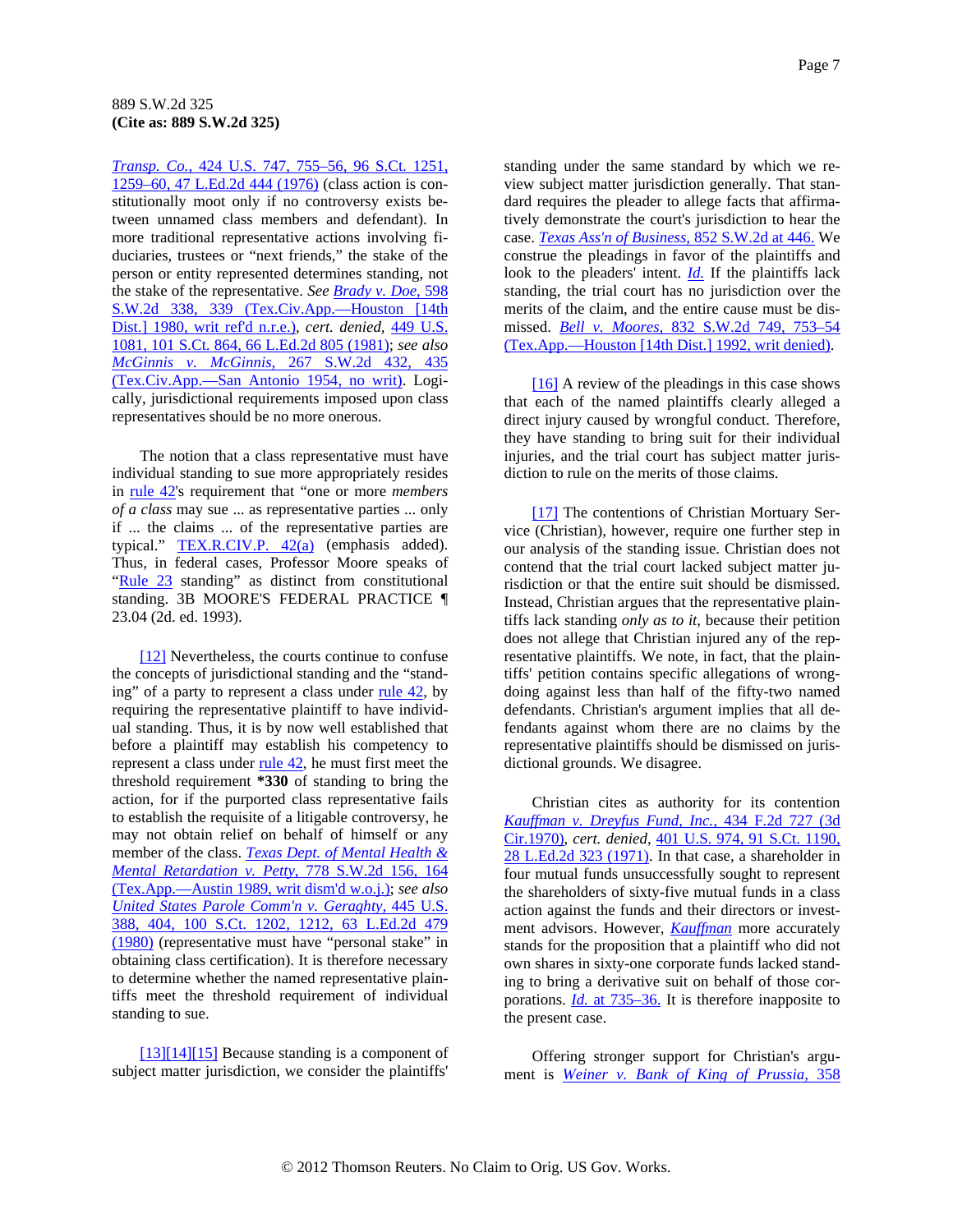<span id="page-7-0"></span>[F.Supp. 684 \(E.D.Pa.1973\)](http://www.westlaw.com/Find/Default.wl?rs=dfa1.0&vr=2.0&DB=345&FindType=Y&SerialNum=1973105359). In that case, the plaintiff brought an action against twenty banks under an assortment of state and federal statutory and commonlaw causes of action. It was undisputed that the plaintiff had a borrowing relationship with only one of the twenty banks; the nineteen banks with which he had no dealings sought dismissal. The court held that the plaintiff lacked standing as to each of the defendants against which he had no cause of action, and dismissed those defendants. *[Id.](http://www.westlaw.com/Find/Default.wl?rs=dfa1.0&vr=2.0&FindType=Y&SerialNum=1973105359)* [at 705.](http://www.westlaw.com/Find/Default.wl?rs=dfa1.0&vr=2.0&FindType=Y&SerialNum=1973105359)

We decline to follow *[Weiner](http://www.westlaw.com/Find/Default.wl?rs=dfa1.0&vr=2.0&FindType=Y&SerialNum=1973105359)* because it conflicts with the established concept of subject matter jurisdiction under Texas law and would undermine established procedural safeguards for parties who fail to state a cause of action against a particular defendant.

[\[18\]](#page-2-0) Subject matter jurisdiction is the power of a court to hear and determine cases of a general class to which the case in question belongs. *Bearden v. [Coker,](http://www.westlaw.com/Find/Default.wl?rs=dfa1.0&vr=2.0&DB=713&FindType=Y&ReferencePositionType=S&SerialNum=1956128041&ReferencePosition=791)* [291 S.W.2d 790, 791 \(Tex.Civ.App.—](http://www.westlaw.com/Find/Default.wl?rs=dfa1.0&vr=2.0&DB=713&FindType=Y&ReferencePositionType=S&SerialNum=1956128041&ReferencePosition=791) [Amarillo 1956, writ ref'd n.r.e.\).](http://www.westlaw.com/Find/Default.wl?rs=dfa1.0&vr=2.0&DB=713&FindType=Y&ReferencePositionType=S&SerialNum=1956128041&ReferencePosition=791) It is distinct from the resolution of a case as to any particular party. Once a court acquires subject matter jurisdiction, **\*331** that jurisdiction embraces everything in the case and every question which can be determined in the case. *[Gregory v. MBank Corpus Christi, N.A.,](http://www.westlaw.com/Find/Default.wl?rs=dfa1.0&vr=2.0&DB=713&FindType=Y&ReferencePositionType=S&SerialNum=1986144513&ReferencePosition=665)* [716 S.W.2d](http://www.westlaw.com/Find/Default.wl?rs=dfa1.0&vr=2.0&DB=713&FindType=Y&ReferencePositionType=S&SerialNum=1986144513&ReferencePosition=665)  [662, 665 \(Tex.App.—Corpus Christi 1986, no writ\).](http://www.westlaw.com/Find/Default.wl?rs=dfa1.0&vr=2.0&DB=713&FindType=Y&ReferencePositionType=S&SerialNum=1986144513&ReferencePosition=665) Conversely, if a court lacks subject matter jurisdiction, it must dismiss the entire case. *[Bell,](http://www.westlaw.com/Find/Default.wl?rs=dfa1.0&vr=2.0&DB=713&FindType=Y&ReferencePositionType=S&SerialNum=1992105754&ReferencePosition=754)* [832 S.W.2d](http://www.westlaw.com/Find/Default.wl?rs=dfa1.0&vr=2.0&DB=713&FindType=Y&ReferencePositionType=S&SerialNum=1992105754&ReferencePosition=754)  [at 754.](http://www.westlaw.com/Find/Default.wl?rs=dfa1.0&vr=2.0&DB=713&FindType=Y&ReferencePositionType=S&SerialNum=1992105754&ReferencePosition=754) Texas does not recognize the dismissal of individual parties alone when a court lacks jurisdiction over the subject matter of the entire lawsuit.

For example, if a plaintiff in a nonclass action states a cause of action against one defendant but fails to state a cause of action against a second, we do not ordinarily conclude that the trial court lacks subject matter jurisdiction. The proper remedy for failure to state a cause of action is to file special exceptions. *[Texas Dep't of Corrections v. Herring,](http://www.westlaw.com/Find/Default.wl?rs=dfa1.0&vr=2.0&DB=713&FindType=Y&ReferencePositionType=S&SerialNum=1974132287&ReferencePosition=9)* [513 S.W.2d 6,](http://www.westlaw.com/Find/Default.wl?rs=dfa1.0&vr=2.0&DB=713&FindType=Y&ReferencePositionType=S&SerialNum=1974132287&ReferencePosition=9)  [9–10 \(Tex.1974\);](http://www.westlaw.com/Find/Default.wl?rs=dfa1.0&vr=2.0&DB=713&FindType=Y&ReferencePositionType=S&SerialNum=1974132287&ReferencePosition=9) *[Moseley v. Hernandez,](http://www.westlaw.com/Find/Default.wl?rs=dfa1.0&vr=2.0&DB=713&FindType=Y&ReferencePositionType=S&SerialNum=1990129933&ReferencePosition=242)* [797 S.W.2d](http://www.westlaw.com/Find/Default.wl?rs=dfa1.0&vr=2.0&DB=713&FindType=Y&ReferencePositionType=S&SerialNum=1990129933&ReferencePosition=242)  [240, 242 \(Tex.App.—Corpus Christi 1990, no writ\).](http://www.westlaw.com/Find/Default.wl?rs=dfa1.0&vr=2.0&DB=713&FindType=Y&ReferencePositionType=S&SerialNum=1990129933&ReferencePosition=242) This procedure allows an opportunity to cure any defect by amending the pleadings. *[Herring,](http://www.westlaw.com/Find/Default.wl?rs=dfa1.0&vr=2.0&DB=713&FindType=Y&ReferencePositionType=S&SerialNum=1974132287&ReferencePosition=9)* [513](http://www.westlaw.com/Find/Default.wl?rs=dfa1.0&vr=2.0&DB=713&FindType=Y&ReferencePositionType=S&SerialNum=1974132287&ReferencePosition=9)  [S.W.2d at 9–10;](http://www.westlaw.com/Find/Default.wl?rs=dfa1.0&vr=2.0&DB=713&FindType=Y&ReferencePositionType=S&SerialNum=1974132287&ReferencePosition=9) *[Moseley,](http://www.westlaw.com/Find/Default.wl?rs=dfa1.0&vr=2.0&DB=713&FindType=Y&ReferencePositionType=S&SerialNum=1990129933&ReferencePosition=242)* [797 S.W.2d at 242.](http://www.westlaw.com/Find/Default.wl?rs=dfa1.0&vr=2.0&DB=713&FindType=Y&ReferencePositionType=S&SerialNum=1990129933&ReferencePosition=242) Only after failing or refusing an opportunity to amend may a defendant be dismissed. *[Herring,](http://www.westlaw.com/Find/Default.wl?rs=dfa1.0&vr=2.0&DB=713&FindType=Y&ReferencePositionType=S&SerialNum=1974132287&ReferencePosition=9)* [513 S.W.2d at 9–](http://www.westlaw.com/Find/Default.wl?rs=dfa1.0&vr=2.0&DB=713&FindType=Y&ReferencePositionType=S&SerialNum=1974132287&ReferencePosition=9) [10;](http://www.westlaw.com/Find/Default.wl?rs=dfa1.0&vr=2.0&DB=713&FindType=Y&ReferencePositionType=S&SerialNum=1974132287&ReferencePosition=9) *[Moseley,](http://www.westlaw.com/Find/Default.wl?rs=dfa1.0&vr=2.0&DB=713&FindType=Y&ReferencePositionType=S&SerialNum=1990129933&ReferencePosition=242)* [797 S.W.2d at 242.](http://www.westlaw.com/Find/Default.wl?rs=dfa1.0&vr=2.0&DB=713&FindType=Y&ReferencePositionType=S&SerialNum=1990129933&ReferencePosition=242)

Once the plaintiffs in this case stated a cause of

action over which the trial court had subject matter jurisdiction, the court's jurisdiction included the power to decide the merits of each plaintiff's claims, or lack thereof, as to each defendant. We conclude that Christian Mortuary Service and the other similarly situated defendants have other remedies available to them that do not affect the trial court's jurisdiction. Christian's first point of error is overruled.

#### **ARE THE CLAIMS OF THE CLASS REPRE-SENTATIVES "TYPICAL"?**

Each appellant next contends that the trial court erred in certifying the class action because the claims of the representative parties are not "typical" of the claims of the unnamed members of the class. We agree.

[\[19\]](#page-3-0) The claims of a representative plaintiff must be typical of the claims of the class. TEX.R.CIV.P.  $42(a)(3)$ . This requirement is satisfied when the evidence shows that the claims or defenses of the class representative have the same essential characteristics as those of the class as a whole. *[Wiggins,](http://www.westlaw.com/Find/Default.wl?rs=dfa1.0&vr=2.0&DB=713&FindType=Y&ReferencePositionType=S&SerialNum=1988014924&ReferencePosition=334)* [743 S.W.2d](http://www.westlaw.com/Find/Default.wl?rs=dfa1.0&vr=2.0&DB=713&FindType=Y&ReferencePositionType=S&SerialNum=1988014924&ReferencePosition=334)  [at 334.](http://www.westlaw.com/Find/Default.wl?rs=dfa1.0&vr=2.0&DB=713&FindType=Y&ReferencePositionType=S&SerialNum=1988014924&ReferencePosition=334) The claims need not be identical or perfectly coextensive, but only substantially similar. *[Id.](http://www.westlaw.com/Find/Default.wl?rs=dfa1.0&vr=2.0&FindType=Y&SerialNum=1988014924)* [at 335.](http://www.westlaw.com/Find/Default.wl?rs=dfa1.0&vr=2.0&FindType=Y&SerialNum=1988014924)

The class of plaintiffs certified in this case includes members who might have causes of action against Christian and the other defendants with whom the class representatives have had no dealings. In addition, the parties stipulated that each named plaintiff only dealt with the funeral home that handled that plaintiff's relative and that the representations of each funeral home may vary. Therefore, the claims of a representative with a cause of action against one funeral home are not substantially similar to the claims of unnamed class members whose dealings were only with another funeral home.

[\[20\]](#page-3-0) A plaintiff cannot represent those having causes of action against other defendants against whom the plaintiff has no cause of action and from whose hands he suffered no injury. *[La Mar v. H & B](http://www.westlaw.com/Find/Default.wl?rs=dfa1.0&vr=2.0&DB=350&FindType=Y&ReferencePositionType=S&SerialNum=1973112689&ReferencePosition=462)  [Novelty & Loan Co.,](http://www.westlaw.com/Find/Default.wl?rs=dfa1.0&vr=2.0&DB=350&FindType=Y&ReferencePositionType=S&SerialNum=1973112689&ReferencePosition=462)* [489 F.2d 461, 462 \(9th](http://www.westlaw.com/Find/Default.wl?rs=dfa1.0&vr=2.0&DB=350&FindType=Y&ReferencePositionType=S&SerialNum=1973112689&ReferencePosition=462)  [Cir.1973\).](http://www.westlaw.com/Find/Default.wl?rs=dfa1.0&vr=2.0&DB=350&FindType=Y&ReferencePositionType=S&SerialNum=1973112689&ReferencePosition=462) This rule applies even if the plaintiffs' injuries are identical to those of the parties they are representing. *[Id.](http://www.westlaw.com/Find/Default.wl?rs=dfa1.0&vr=2.0&FindType=Y&SerialNum=1973112689)* [at 466.](http://www.westlaw.com/Find/Default.wl?rs=dfa1.0&vr=2.0&FindType=Y&SerialNum=1973112689) There are two exceptions to this rule: (1) situations in which all injuries are the result of a conspiracy or concerted scheme among the defendants; and (2) instances in which all defendants are juridically related in a manner that suggests a